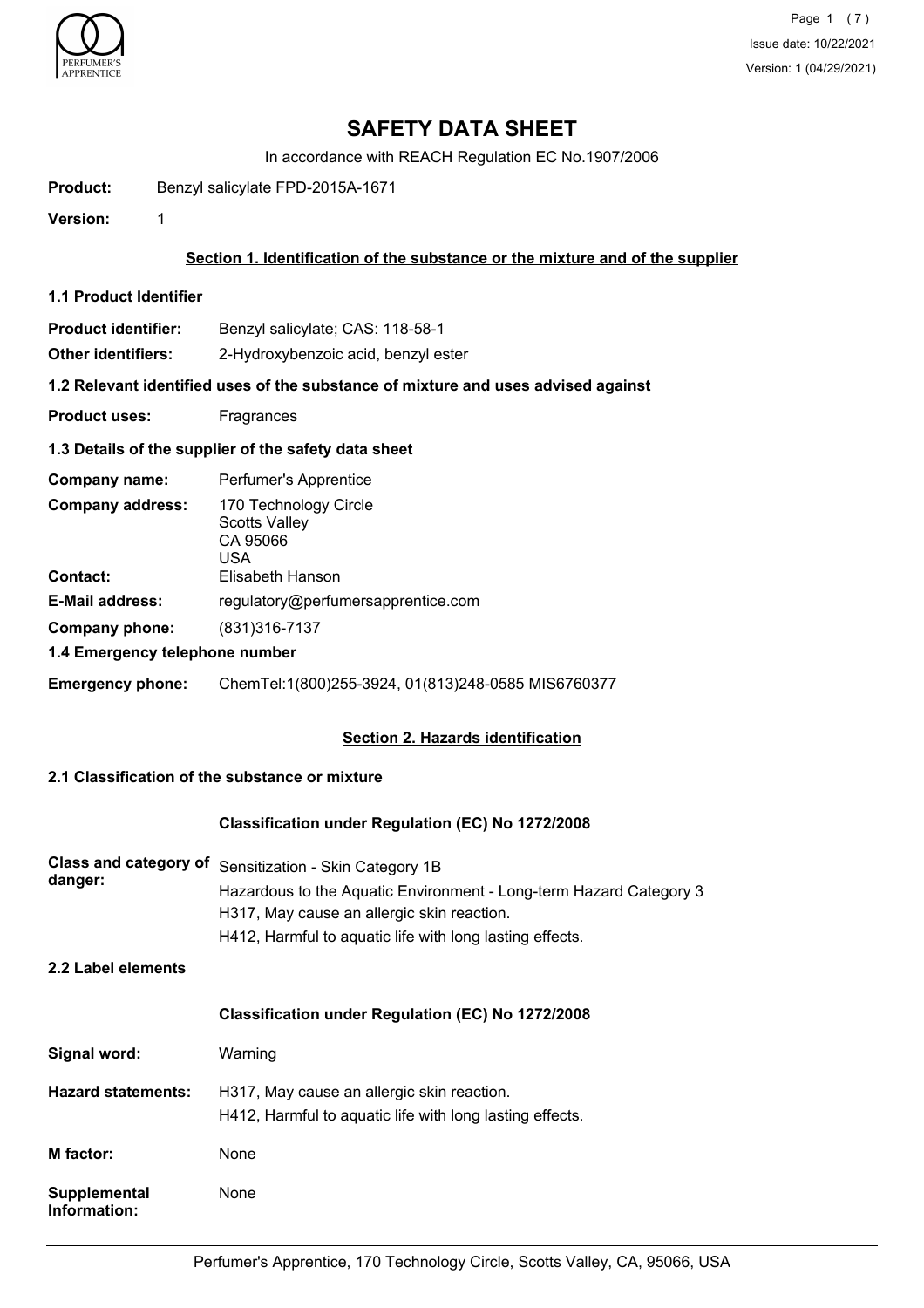

Page 2 (7) Issue date: 10/22/2021 Version: 1 (04/29/2021)

# **SAFETY DATA SHEET**

In accordance with REACH Regulation EC No.1907/2006

**Product:** Benzyl salicylate FPD-2015A-1671

**Version:** 1

**Supplemental Information:**

| <b>Precautionary</b> |
|----------------------|
| statements:          |

P261, Avoid breathing vapour or dust.

P272, Contaminated work clothing should not be allowed out of the workplace.

P273, Avoid release to the environment.

P280, Wear protective gloves/eye protection/face protection.

P302/352, IF ON SKIN: Wash with plenty of soap and water.

P333/313, If skin irritation or rash occurs: Get medical advice/attention.

P363, Wash contaminated clothing before reuse.

P501, Dispose of contents/container to approved disposal site, in accordance with local regulations.



**2.3 Other hazards**

**Other hazards:** None

**Section 3. Composition / information on ingredients**

**3.1 Substances**

**Product identifier:** Benzyl salicylate; CAS: 118-58-1

## **Section 4. First-aid measures**

## **4.1 Description of first aid measures**

| Inhalation:           | Remove from exposure site to fresh air, keep at rest, and obtain medical attention.          |
|-----------------------|----------------------------------------------------------------------------------------------|
| Eye exposure:         | Flush immediately with water for at least 15 minutes. Contact physician if symptoms persist. |
| <b>Skin exposure:</b> | IF ON SKIN: Wash with plenty of soap and water.                                              |
| Ingestion:            | Rinse mouth with water and obtain medical attention.                                         |

## **4.2 Most important symptoms and effects, both acute and delayed**

May cause an allergic skin reaction.

## **4.3 Indication of any immediate medical attention and special treatment needed**

None expected, see Section 4.1 for further information.

Perfumer's Apprentice, 170 Technology Circle, Scotts Valley, CA, 95066, USA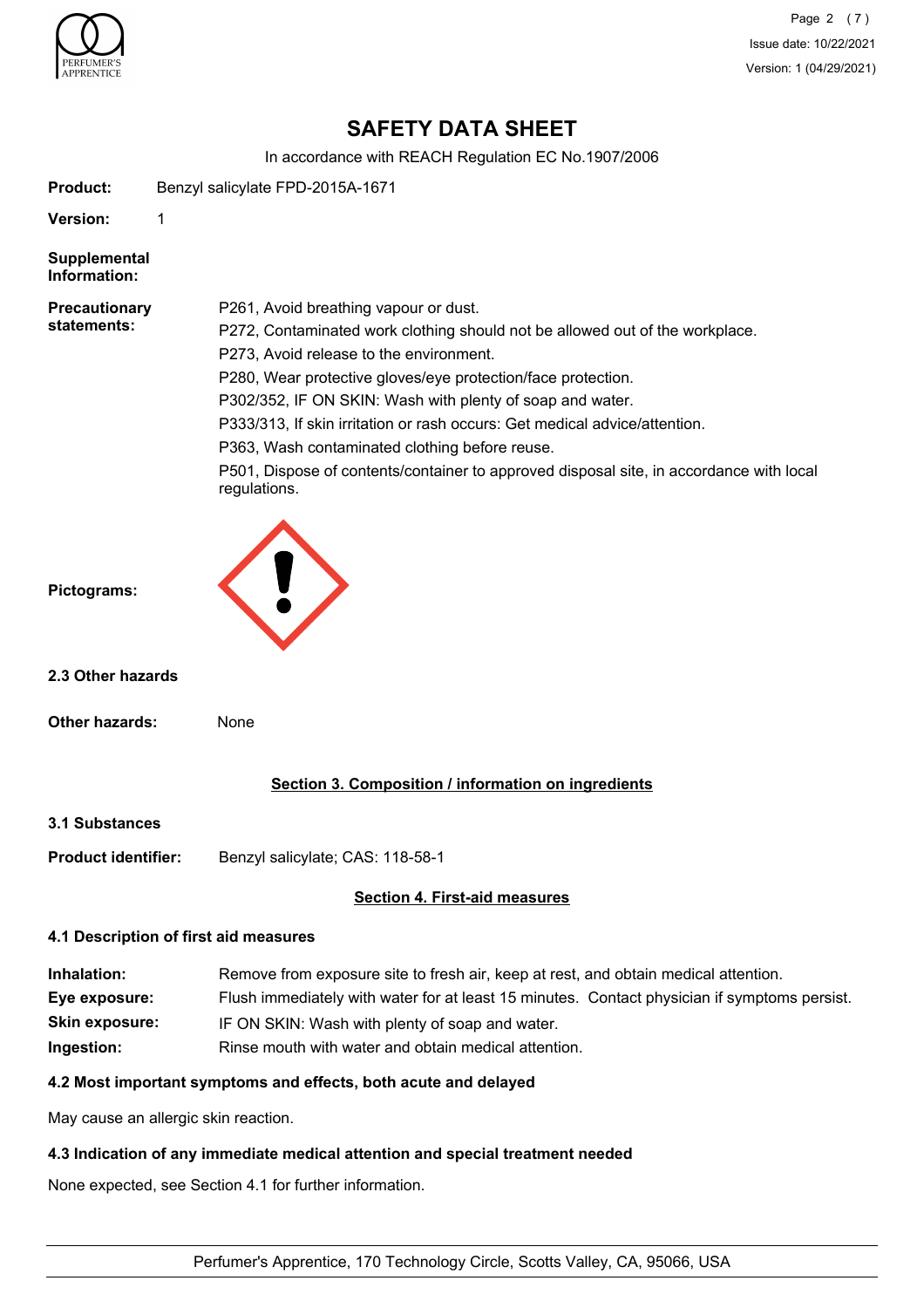

Page 3 (7) Issue date: 10/22/2021 Version: 1 (04/29/2021)

# **SAFETY DATA SHEET**

In accordance with REACH Regulation EC No.1907/2006

**Product:** Benzyl salicylate FPD-2015A-1671

**Version:** 1

## **SECTION 5: Firefighting measures**

#### **5.1 Extinguishing media**

Suitable media: Carbon dioxide, Dry chemical, Foam.

#### **5.2 Special hazards arising from the substance or mixture**

In case of fire, may be liberated: Carbon monoxide, Unidentified organic compounds.

#### **5.3 Advice for fire fighters:**

In case of insufficient ventilation, wear suitable respiratory equipment.

#### **Section 6. Accidental release measures**

#### **6.1 Personal precautions, protective equipment and emergency procedures:**

Avoid inhalation. Avoid contact with skin and eyes. See protective measures under Section 7 and 8.

#### **6.2 Environmental precautions:**

Keep away from drains, surface and ground water, and soil.

## **6.3 Methods and material for containment and cleaning up:**

Remove ignition sources. Provide adequate ventilation. Avoid excessive inhalation of vapours. Contain spillage immediately by use of sand or inert powder. Dispose of according to local regulations.

#### **6.4 Reference to other sections:**

Also refer to sections 8 and 13.

## **Section 7. Handling and storage**

## **7.1 Precautions for safe handling:**

Keep away from heat, sparks, open flames and hot surfaces. - No smoking. Use personal protective equipment as required. Use in accordance with good manufacturing and industrial hygiene practices. Use in areas with adequate ventilation Do not eat, drink or smoke when using this product.

## **7.2 Conditions for safe storage, including any incompatibilities:**

Store in a well-ventilated place. Keep container tightly closed. Keep cool. Ground/bond container and receiving equipment. Use explosion-proof electrical, ventilating and lighting equipment. Use only non-sparking tools. Take precautionary measures against static discharge.

## **7.3 Specific end use(s):**

Fragrances: Use in accordance with good manufacturing and industrial hygiene practices.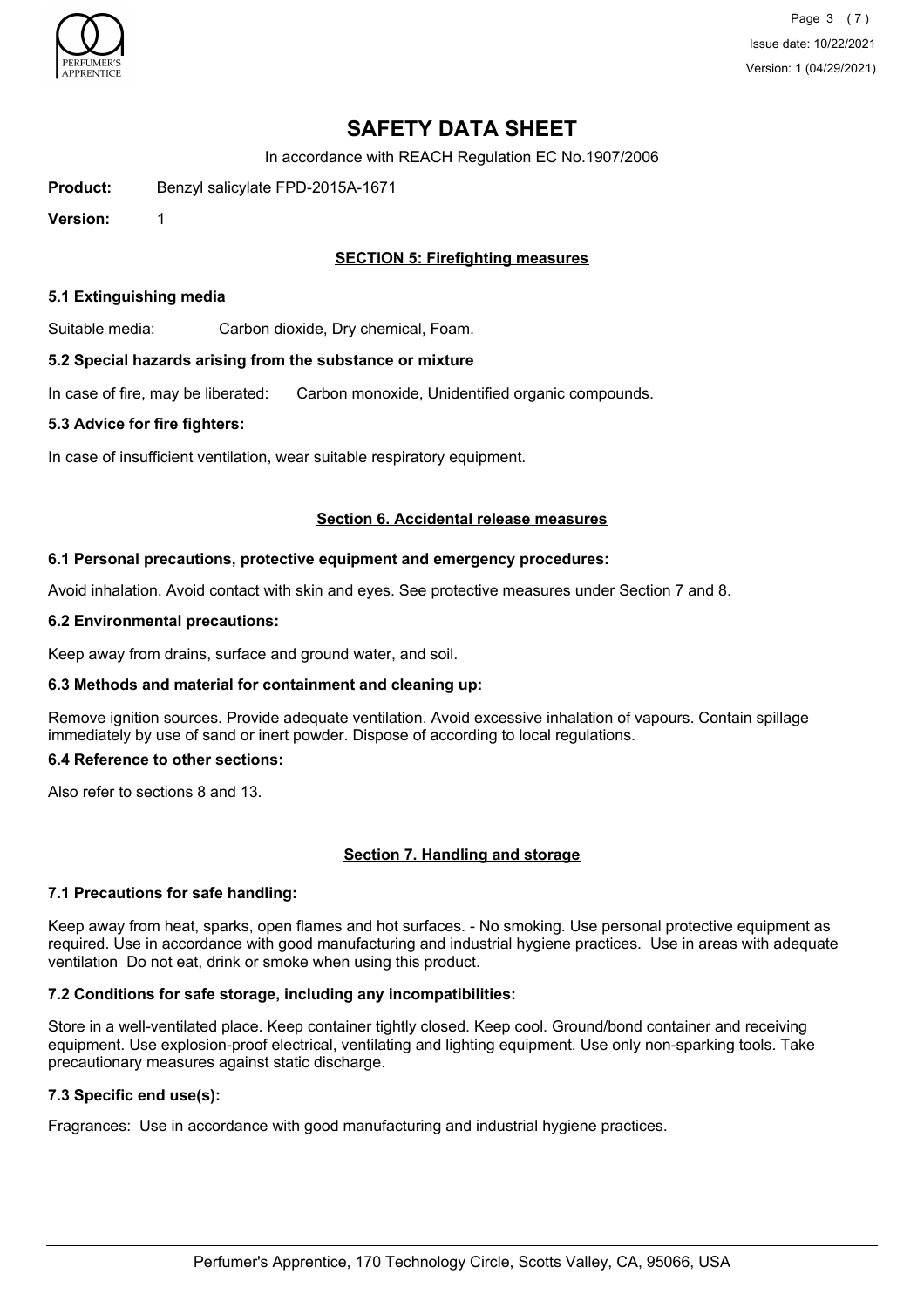

Page 4 (7) Issue date: 10/22/2021 Version: 1 (04/29/2021)

# **SAFETY DATA SHEET**

In accordance with REACH Regulation EC No.1907/2006

**Product:** Benzyl salicylate FPD-2015A-1671

**Version:** 1

### **Section 8. Exposure controls/personal protection**

#### **8.1 Control parameters**

Workplace exposure limits: Not Applicable

## **8.2 Exposure Controls**

#### **Eye / Skin Protection**

Wear protective gloves/eye protection/face protection

#### **Respiratory Protection**

Under normal conditions of use and where adequate ventilation is available to prevent build up of excessive vapour, this material should not require special engineering controls. However, in conditions of high or prolonged use, or high temperature or other conditions which increase exposure, the following engineering controls can be used to minimise exposure to personnel: a) Increase ventilation of the area with local exhaust ventilation. b) Personnel can use an approved, appropriately fitted respirator with organic vapour cartridge or canisters and particulate filters. c) Use closed systems for transferring and processing this material.

Also refer to Sections 2 and 7.

#### **Section 9. Physical and chemical properties**

## **9.1 Information on basic physical and chemical properties**

| Appearance:                                   | Not determined                               |
|-----------------------------------------------|----------------------------------------------|
| Odour:                                        | Not determined                               |
| <b>Odour threshold:</b>                       | Not determined                               |
| pH:                                           | Not determined                               |
| Melting point / freezing point:               | Not determined                               |
| Initial boiling point / range:                | Not determined                               |
| <b>Flash point:</b>                           | 177 $\degree$ C                              |
| <b>Evaporation rate:</b>                      | Not determined                               |
| Flammability (solid, gas):                    | Not determined                               |
| Upper/lower flammability or explosive limits: | Product does not present an explosion hazard |
| Vapour pressure:                              | Not determined                               |
| Vapour density:                               | Not determined                               |
| <b>Relative density:</b>                      | Not determined                               |
| Solubility(ies):                              | Not determined                               |
| Partition coefficient: n-octanol/water:       | Not determined                               |
| Auto-ignition temperature:                    | Not determined                               |
| <b>Decomposition temperature:</b>             | Not determined                               |
| <b>Viscosity:</b>                             | Not determined                               |
| <b>Explosive properties:</b>                  | Not expected                                 |
| <b>Oxidising properties:</b>                  | Not expected                                 |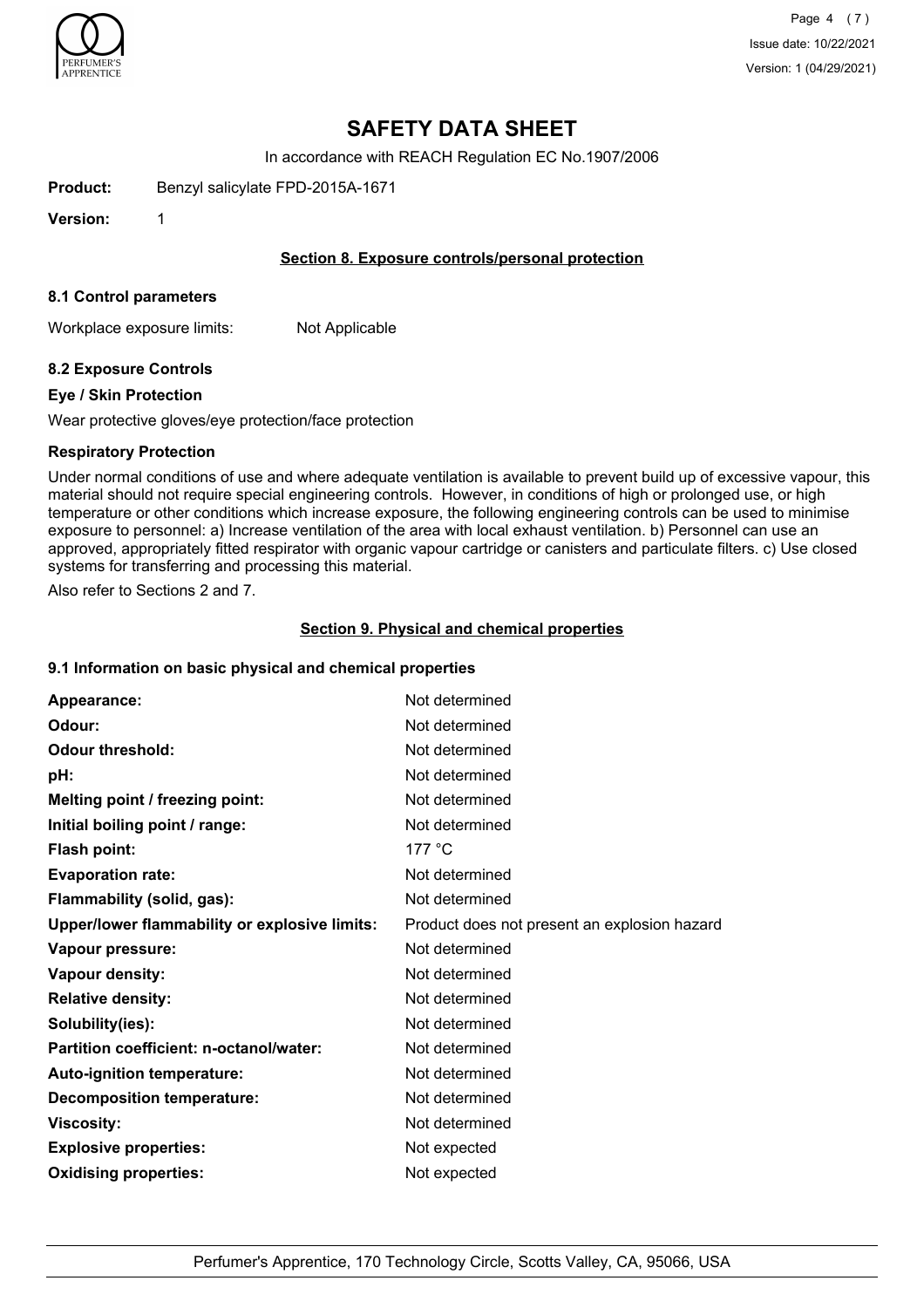

Page 5 (7) Issue date: 10/22/2021 Version: 1 (04/29/2021)

# **SAFETY DATA SHEET**

In accordance with REACH Regulation EC No.1907/2006

**Product:** Benzyl salicylate FPD-2015A-1671

**Version:** 1

**9.2 Other information:** None available

## **Section 10. Stability and reactivity**

#### **10.1 Reactivity:**

Presents no significant reactivity hazard, by itself or in contact with water.

#### **10.2 Chemical stability:**

Good stability under normal storage conditions.

## **10.3 Possibility of hazardous reactions:**

Not expected under normal conditions of use.

## **10.4 Conditions to avoid:**

Avoid extreme heat.

## **10.5 Incompatible materials:**

Avoid contact with strong acids, alkalis or oxidising agents.

#### **10.6 Hazardous decomposition products:**

Not expected.

## **Section 11. Toxicological information**

## **11.1 Information on toxicological effects**

| <b>Acute Toxicity:</b>                    | Based on available data the classification criteria are not met. |
|-------------------------------------------|------------------------------------------------------------------|
| <b>Acute Toxicity Oral</b>                | 2200 mg/kg                                                       |
| <b>Acute Toxicity Dermal</b>              | Not Applicable                                                   |
| <b>Acute Toxicity Inhalation</b>          | Not Available                                                    |
| <b>Skin corrosion/irritation:</b>         | Based on available data the classification criteria are not met. |
| Serious eye damage/irritation:            | Based on available data the classification criteria are not met. |
| <b>Respiratory or skin sensitisation:</b> | Sensitization - Skin Category 1B                                 |
| Germ cell mutagenicity:                   | Based on available data the classification criteria are not met. |
| <b>Carcinogenicity:</b>                   | Based on available data the classification criteria are not met. |
| <b>Reproductive toxicity:</b>             | Based on available data the classification criteria are not met. |
| <b>STOT-single exposure:</b>              | Based on available data the classification criteria are not met. |
| <b>STOT-repeated exposure:</b>            | Based on available data the classification criteria are not met. |
| <b>Aspiration hazard:</b>                 | Based on available data the classification criteria are not met. |

# **Information about hazardous ingredients in the mixture** Not Applicable

Refer to Sections 2 and 3 for additional information.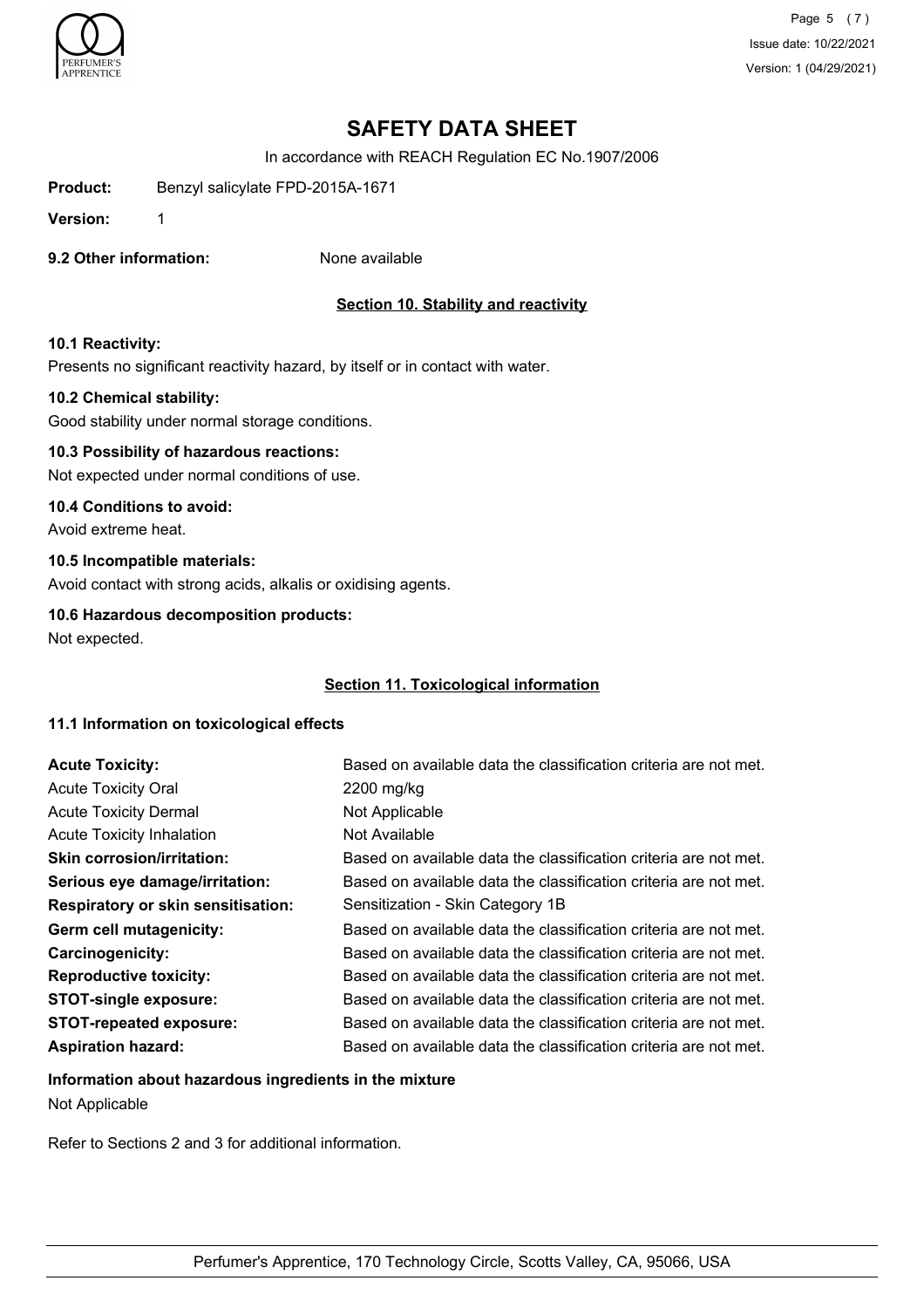

Page 6 (7) Issue date: 10/22/2021 Version: 1 (04/29/2021)

# **SAFETY DATA SHEET**

In accordance with REACH Regulation EC No.1907/2006

**Product:** Benzyl salicylate FPD-2015A-1671

**Version:** 1

## **Section 12. Ecological information**

#### **12.1 Toxicity:**

Harmful to aquatic life with long lasting effects.

- **12.2 Persistence and degradability:** Not available
- **12.3 Bioaccumulative potential:** Not available
- **12.4 Mobility in soil:** Not available

## **12.5 Results of PBT and vPvB assessment:**

This substance does not meet the PBT/vPvB criteria of REACH, annex XIII.

**12.6 Other adverse effects:** Not available

## **Section 13. Disposal considerations**

#### **13.1 Waste treatment methods:**

Dispose of in accordance with local regulations. Avoid disposing into drainage systems and into the environment. Empty containers should be taken to an approved waste handling site for recycling or disposal.

#### **Section 14. Transport information**

| 14.1 UN number:                    | Not classified                              |
|------------------------------------|---------------------------------------------|
| 14.2 UN Proper Shipping Name:      | ۰                                           |
| 14.3 Transport hazard class(es):   | Not classified                              |
| <b>Sub Risk:</b>                   | Not classified                              |
| 14.4. Packing Group:               | Not classified                              |
| <b>14.5 Environmental hazards:</b> | Not environmentally hazardous for transport |
| 14.6 Special precautions for user: | None additional                             |
|                                    |                                             |

#### **14.7 Transport in bulk according to Annex II of MARPOL73/78 and the IBC Code:**

Not classified

## **Section 15. Regulatory information**

## **15.1 Safety, health and environmental regulations/legislation specific for the substance or mixture** None additional

## **15.2 Chemical Safety Assessment**

A Chemical Safety Assessment has not been carried out for this product.

## **Section 16. Other information**

#### **Key to revisions:**

Not applicable

## **Key to abbreviations:**

Not applicable